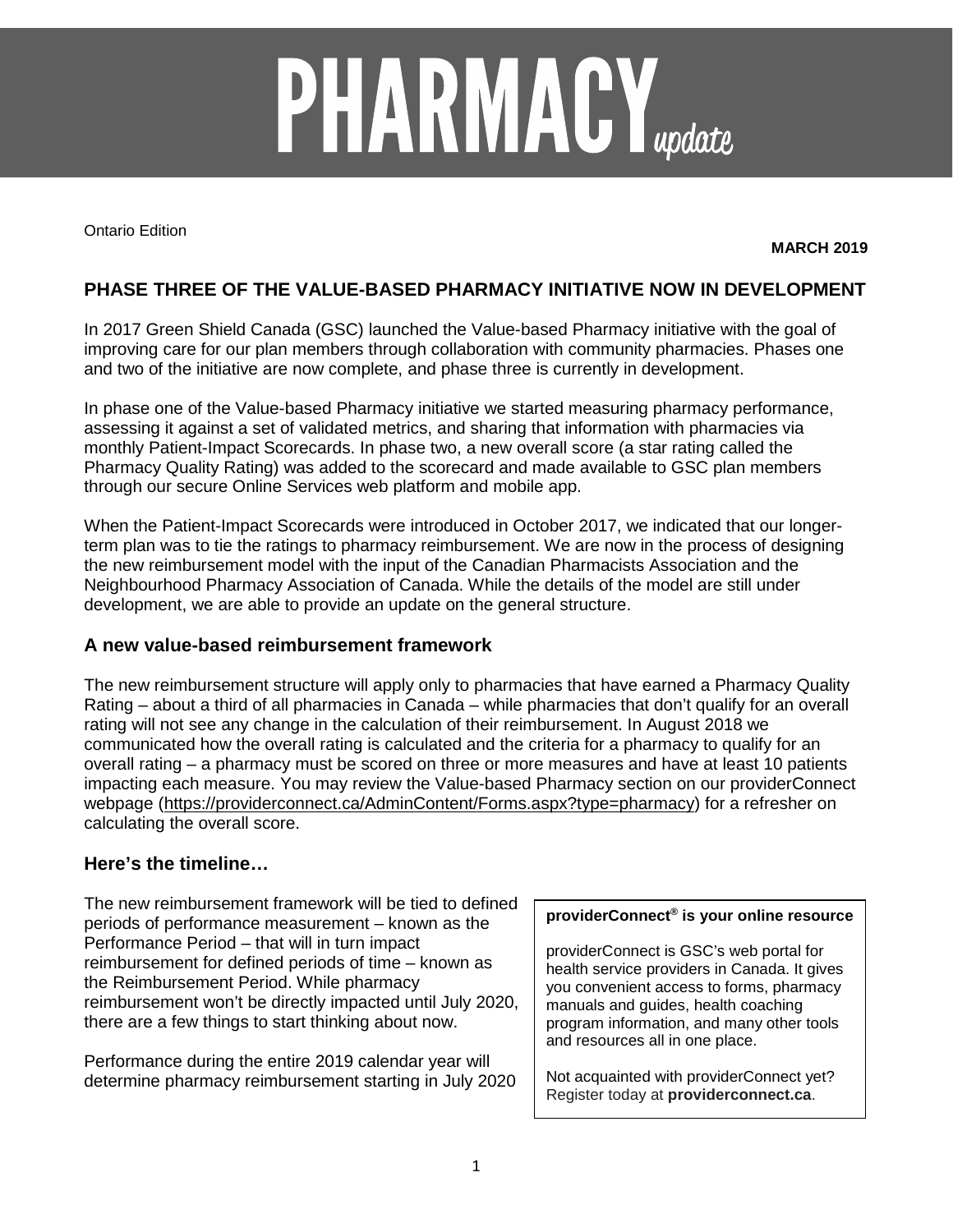and continue through the next 12-month reimbursement cycle to June 2021. This early notice allows pharmacies adequate time to perform analysis of their results and understand the potential impact to their business. Further details about the specific reimbursement scheme that will go in effect in July 2020 will be shared in the coming months.

# **VALUE-BASED PHARMACY TIMELINE**



# **CHANGE TO OHIP+**

As you know, effective April 1, 2019, children and youth under age 25 who have drug coverage under private plans\* will not have **any** coverage under OHIP+, and there is no opportunity to coordinate the provincial and private plans. This means GSC drug benefit plans will again cover dependent children and youth.

We recognize that both pharmacies and GSC plan members may have some questions about this change, so here are some key points about this transition:

- As of April 1, all eligible drug claims for GSC plan members under age 25 are to be submitted to GSC for reimbursement.
- The pharmacist will be responsible for determining whether a patient is covered by a private plan or by OHIP+.
- This change is a result of provincial government policies not changes to GSC coverage or pharmacy practices.
- Dependent children and youth under age 25 approved for EAP-eligible drugs before the original implementation of OHIP+ on January 1, 2018, have their approvals retained on our claims system ensuring no interruption in coverage.
- Anyone who started taking an EAP-eligible drug while covered by OHIP+ will be grandfathered under their GSC plan, subject to plan design and limitations – we just need to see proof of payment through OHIP+ for the drug within the past six months.
- New starts on EAP-eligible drugs after April 1, 2019, will have to go through GSC's standard prior authorization process.

\* A "private plan" is defined as any type of employer, group, or individual plan that provides coverage for prescription drugs, including a health care spending account. More information can be found here: [www.health.gov.on.ca/en/pro/programs/drugs/opdp\\_eo/notices/exec\\_office\\_20190227.pdf.](http://www.health.gov.on.ca/en/pro/programs/drugs/opdp_eo/notices/exec_office_20190227.pdf)